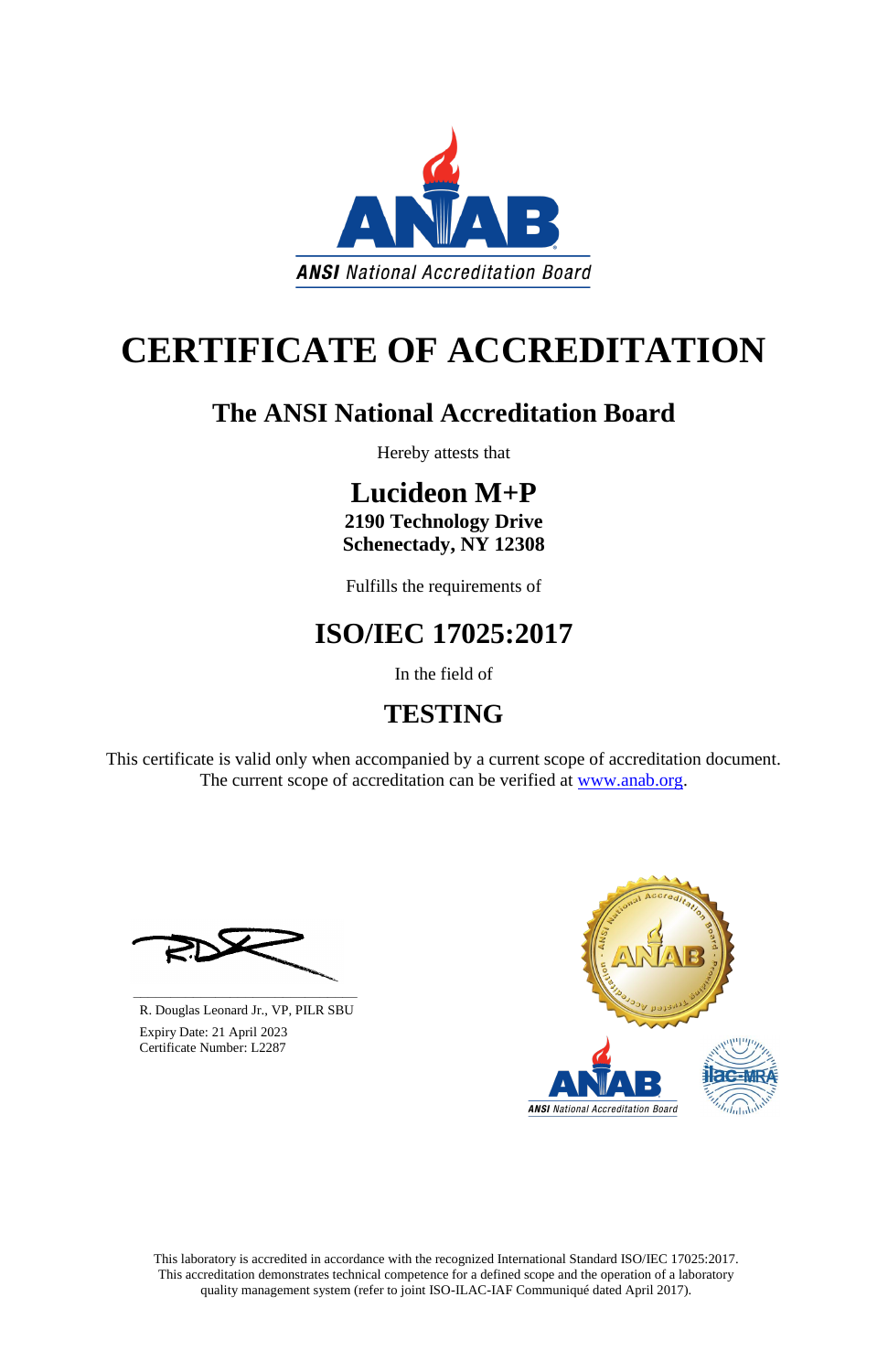

#### **SCOPEOF ACCREDITATION TO ISO/IEC 17025:2017**

#### **Lucideon M+P**

2190 Technology Driv<mark>e</mark> Schenectady, NY 12308 David Behnke 518 382 0082

#### **TESTING**

Valid to:**April 21, 2023** Certificate Number:**L2287**

**Chemical**

| <b>Specific Tests and/or</b><br><b>Properties Measured</b>                                                       | <b>Specification, Standard,</b><br><b>Method, or Test Technique</b>                             | <b>Items, Materials or</b><br><b>Product Tested</b>        | <b>Key Equipment or</b><br><b>Technology</b>                   |
|------------------------------------------------------------------------------------------------------------------|-------------------------------------------------------------------------------------------------|------------------------------------------------------------|----------------------------------------------------------------|
| Inductively Coupled Plasma -<br><b>Optical Emission</b><br>Spectroscopy (ICP-OES)                                | <b>ASTM E1479</b><br>CHM1097; CHM1004<br><b>CHM1018</b><br>CHM1019; CHM1020<br>CHM1077; CHM1078 | Metals, Alloys                                             | Spectro ARCOS ICP-OES                                          |
| Carbon/Sulfur<br><b>Combustion Analysis</b>                                                                      | <b>ASTM E1019; CHM1029</b>                                                                      | Metals, Alloys                                             | LECO C/S Analyzer                                              |
| Fourier Transform Infrared<br>Spectroscopy (FTIR)                                                                | ASTM D3677<br><b>CHM1060</b><br><b>CHM1092</b>                                                  | Organics<br>Polymers<br><b>Elastomers</b>                  | Thermo Scientific Nicolet<br>iS-10 and Continuum<br>Microscope |
| Ion Chromatography                                                                                               | <b>ASTM D4327; CHM1000</b>                                                                      | Inorganics                                                 | Thermo Scientific<br>IC System                                 |
| Thermo-mechanical Analysis<br>(TMA)                                                                              | ASTME831<br><b>CHM1081</b>                                                                      | Organics<br>Polymers<br>Elastomers<br>Metals<br>Composites | <b>TA</b> Instruments<br>Q400 TMA                              |
| Differential Scanning<br>Calorimetry (DSC):<br><b>Glass Transition</b><br>Melt/Recrystallization<br>Temperatures | ASTM D3418<br>ASTM E1356<br><b>ASTM E794</b><br><b>CHM1084</b>                                  | <b>Organics</b><br>Polymers<br>Elastomers<br>Composites    | TA Instruments Q100<br>DSC/MDSC                                |

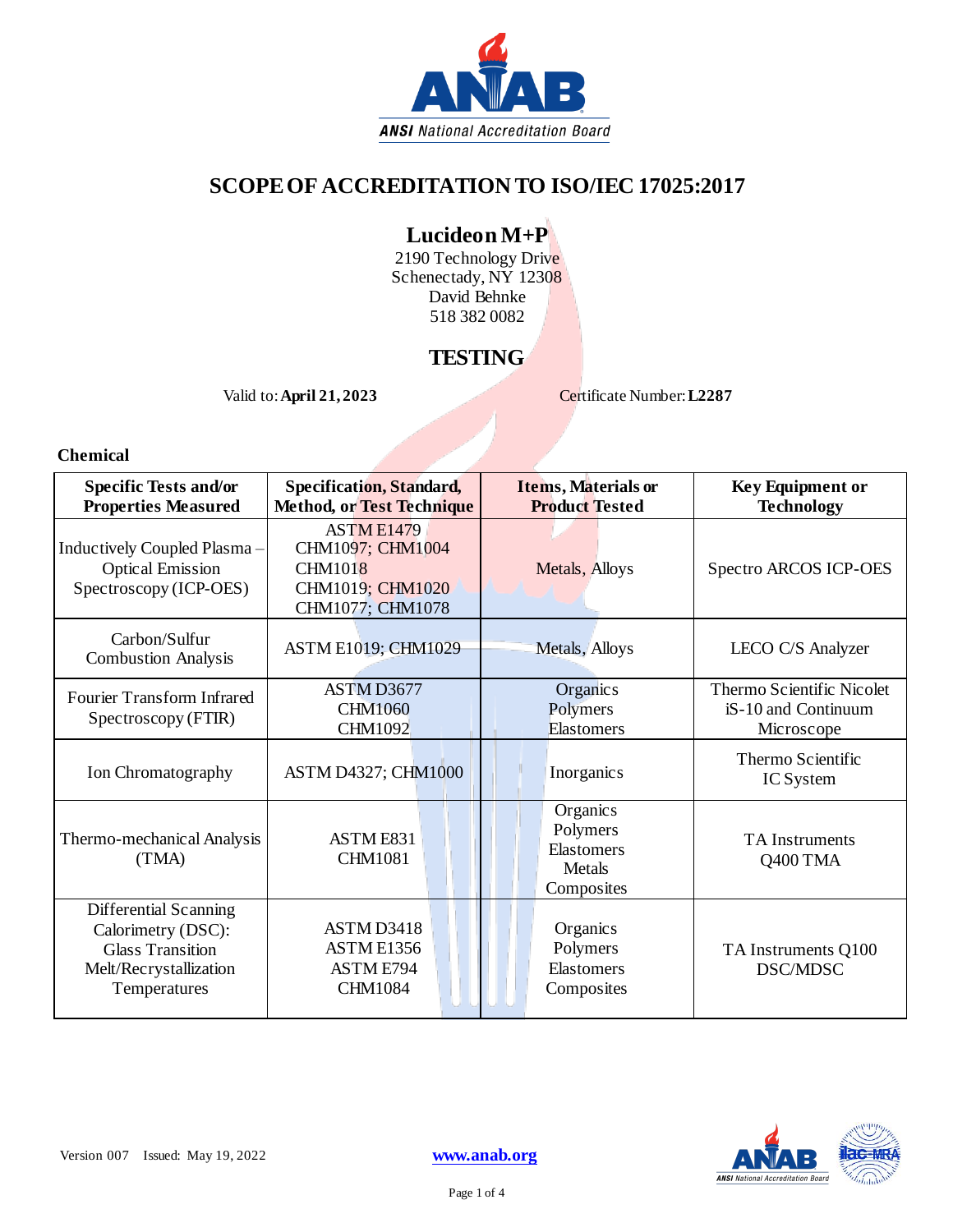

#### **Chemical**

| <b>Specific Tests and/or</b><br><b>Properties Measured</b>                                                                                                        | Specification, Standard,<br><b>Method, or Test Technique</b>                                                                                       | <b>Items, Materials or</b><br><b>Product Tested</b>               | <b>Key Equipment or</b><br><b>Technology</b>                                                              |
|-------------------------------------------------------------------------------------------------------------------------------------------------------------------|----------------------------------------------------------------------------------------------------------------------------------------------------|-------------------------------------------------------------------|-----------------------------------------------------------------------------------------------------------|
| Thermo-gravimetric Analysis<br>- Differential Scanning<br>Calorimetry (TGA-DSC)<br>Thermo-gravimetric Analysis<br>- Differential Thermal<br>Analysis<br>(TGA-DTA) | ASTM E1356<br><b>CHM1093</b>                                                                                                                       | <b>Organics</b><br>Polymers<br>Elastomers<br>Metals<br>Composites | <b>TA Instruments Simultaneous</b><br>Differential Scanning<br>Calorimeter/Thermo<br>Gravimetric Analyzer |
| Viscosity:<br><b>Brookfield</b>                                                                                                                                   | <b>ASTM D1824</b><br><b>ASTM D2196</b><br><b>CHM1072</b>                                                                                           | Liquids                                                           | Brookfield Digital Viscometer<br>LV and RV                                                                |
| Density - Solids                                                                                                                                                  | <b>ASTM D792</b><br><b>CHM1028</b>                                                                                                                 | Polymers, Composites                                              | Mettler Toledo Scales                                                                                     |
| pH<br>(0 to 14)                                                                                                                                                   | <b>ASTME70</b><br><b>ASTM D664</b><br><b>CHM1007</b>                                                                                               | Liquids                                                           |                                                                                                           |
| Solids<br>(Dissolved, Total, Suspended)                                                                                                                           | <b>Standard Methods for</b><br>the Examination of<br>Water and<br>Wastewater, 17th Ed.,<br>1989, Method 2540<br>CHM1045; CHM1046<br><b>CHM1052</b> | Liquids                                                           | Mettler Toledo Scales                                                                                     |
| <b>SEM/EDS</b>                                                                                                                                                    | <b>SEM1001</b><br><b>ASTM E986</b><br>ASTM E1508                                                                                                   | Metals, Alloys, Composites                                        | Zeiss EVO50 VP capable<br><b>SEM</b>                                                                      |

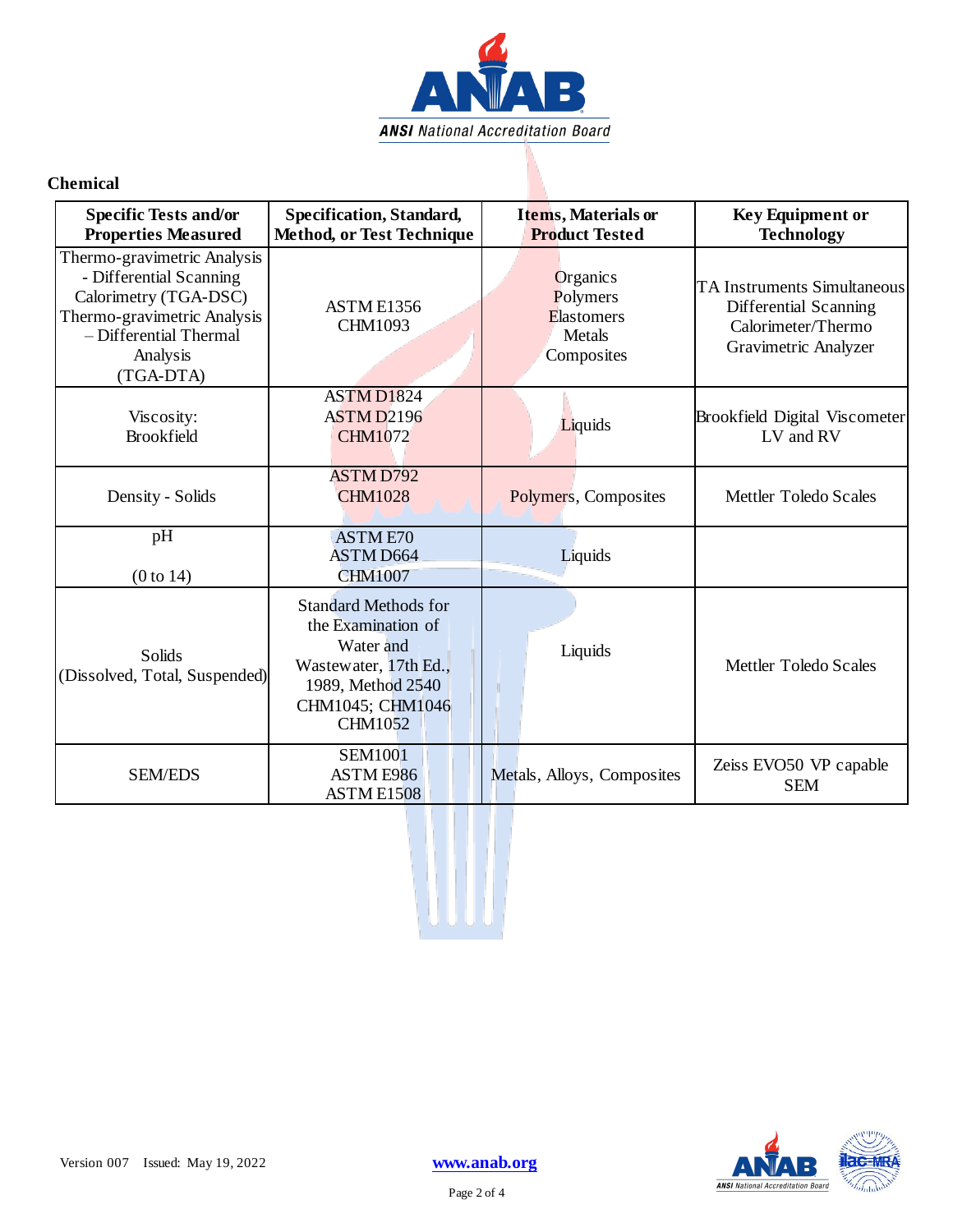

#### **Mechanical**

| <b>Specific Tests and/or</b><br><b>Properties Measured</b>                                                                                                         | <b>Specification, Standard,</b><br><b>Method, or Test Technique</b>    | <b>Items, Materials or</b><br><b>Product Tested</b> | <b>Key Equipment or</b><br><b>Technology</b>                                                                                        |
|--------------------------------------------------------------------------------------------------------------------------------------------------------------------|------------------------------------------------------------------------|-----------------------------------------------------|-------------------------------------------------------------------------------------------------------------------------------------|
| <b>Shore Hardness</b><br>$(20 to 90)$ A, D<br>(0 to 100) M                                                                                                         | ASTM D2240<br><b>MCH1078</b>                                           | Polymers<br>Elastomers                              | PTC Ergo Style Durometer<br>Type A and Type D<br>Shore Micro O-ring Tester                                                          |
| <b>Rockwell Hardness</b><br>$(63 \text{ to } 82)$ A<br>$(50 \text{ to } 94) B$<br>$(25 \text{ to } 63) \text{ C}$<br>(77 to 97) E<br>(61 to 95) F<br>(90 to 118) M | <b>ASTME18</b><br><b>ASTM D785</b><br><b>MCH1006</b><br><b>MCH1058</b> | Metals, Alloys<br>Polymers                          | Wilson Rockwell Hardness<br>Tester<br>(Indirectly verified only)                                                                    |
| <b>Brinell Hardness</b><br>(11 to 158) HBW/P 500/10<br>(67 to 945) HBW/P 3000/10<br><b>Full Scale</b>                                                              | <b>ASTME110</b><br><b>MCH1005</b>                                      | Metals, Alloys                                      | <b>Portable Hardness Testers</b>                                                                                                    |
| <b>Microindentation Hardness</b><br>Knoop, Vickers                                                                                                                 | <b>ASTME384</b><br><b>MLG1008</b><br>ASTM E92 MLG2000                  | Metals, Alloys                                      | LECO® LM-248AT with full<br>range of certified hardness<br>standards                                                                |
| <b>Effective Case Depth</b>                                                                                                                                        | <b>SAE J423 MLG1016</b>                                                | Metals, Alloys                                      | Knoop, Vickers                                                                                                                      |
| Macroetch / Evaluation                                                                                                                                             | ASTM E340 MLG1025                                                      | Metals, Alloys                                      | Various etchants                                                                                                                    |
| Metallographic Preparation                                                                                                                                         | <b>ASTM E407</b><br><b>ASTME3</b><br><b>MLG1003</b><br><b>MLG1049</b>  | Metals, Alloys                                      | Various etchants with<br>Struers/Buehler and Allied<br>equipment                                                                    |
| Microstructural Evaluation                                                                                                                                         | <b>ASTM E407</b><br><b>ASTM E3</b><br>SAEJ423<br><b>MLG1016</b>        | Metals, Alloys                                      | Leitz /Zeiss/Leica/Sony/Nikon<br>image acquisition systems<br>with Bruker Espirit/Clemex<br>PE/Leica LAS Image Analysis<br>Software |
| Grain Size                                                                                                                                                         | ASTM E112; ASTM E930;<br><b>ASTM E1181; MLG1017</b>                    | Metals, Alloys                                      | Leitz /Zeiss/Leica/Sony/Nikon<br>image acquisition systems<br>with Bruker Espirit/Clemex<br>PE/Leica LAS Image Analysis<br>Software |